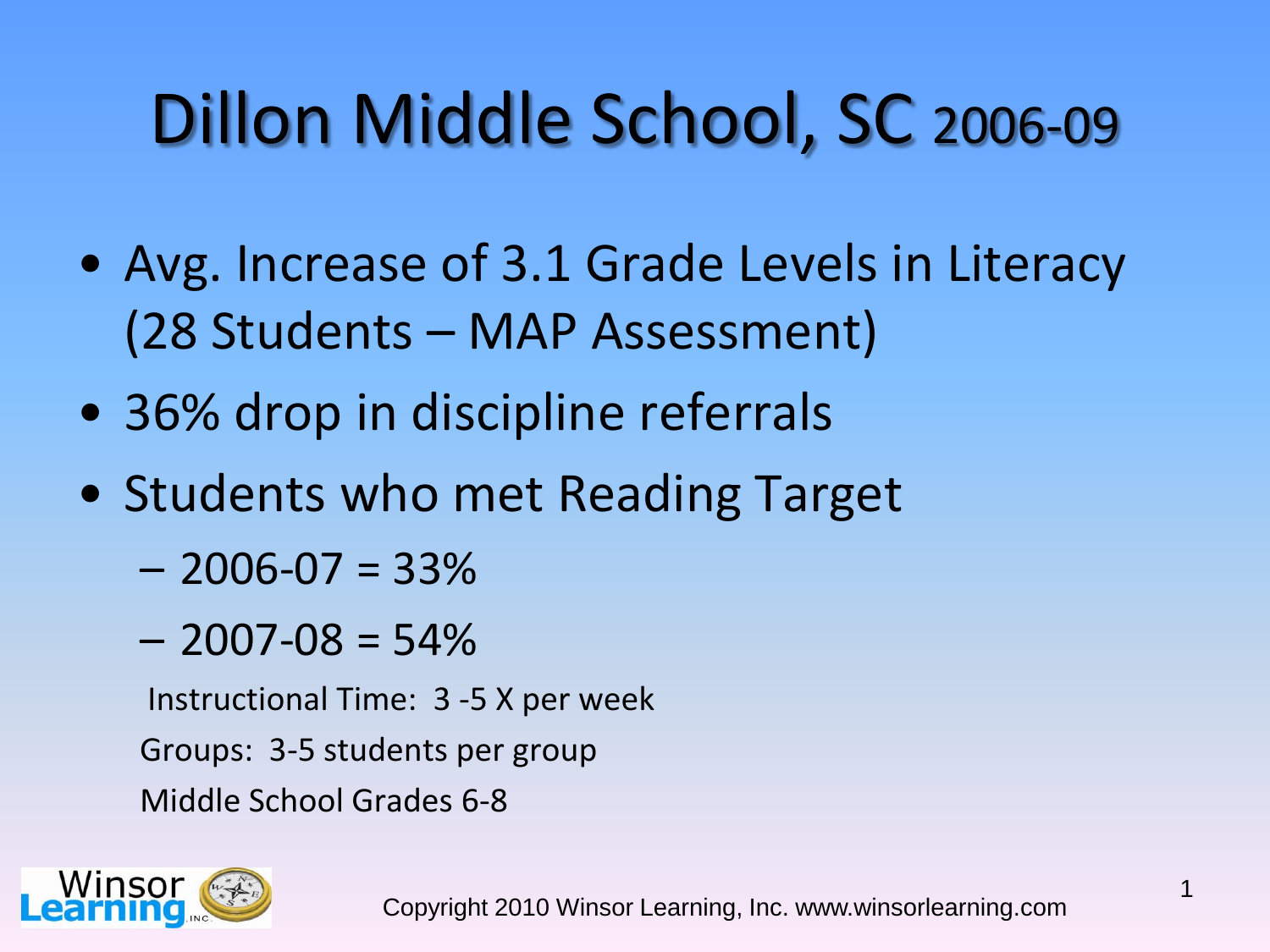| <b>Intensive Program</b>   |                |                        |                | <b>Strategic Program</b> |                               | <b>Core</b>    |                |                        |
|----------------------------|----------------|------------------------|----------------|--------------------------|-------------------------------|----------------|----------------|------------------------|
| <b>Beg ISF</b>             | <b>Mid PSF</b> | <b>Reached</b><br>Goal | <b>Beg ISF</b> | <b>Mid PSF</b>           | <b>Reached</b><br><b>Goal</b> | <b>Beg ISF</b> | <b>Mid PSF</b> | <b>Reached</b><br>Goal |
| $\overline{4}$             | 8              | no                     | 3              | 30                       | yes                           | 8              | 3              | no                     |
| 3                          | 11             | no                     | 1              | 3                        | no.                           | 16             | 55             | yes                    |
| 3                          | 26             | yes                    | 11             | 43                       | yes                           | 11             | 13             | no                     |
|                            |                |                        | $\overline{7}$ | 14                       | no                            | 16             | 38             | yes                    |
|                            |                |                        | 5              | 17                       | no                            | 26             | 17             | no                     |
|                            |                |                        | 9              | 12 <sub>2</sub>          | no                            | 8              | 38             | yes                    |
|                            |                |                        | $6\phantom{1}$ | 11                       | no                            |                |                |                        |
|                            |                |                        | $\overline{0}$ | 10                       | no                            |                |                |                        |
|                            |                |                        | 8              | 10                       | no                            |                |                |                        |
| 33% effective              |                |                        |                | 22% Effective            |                               | 50% Effective  |                |                        |
| <b>Last Year:</b><br>$0\%$ |                |                        |                | 33%                      |                               |                | 60%            |                        |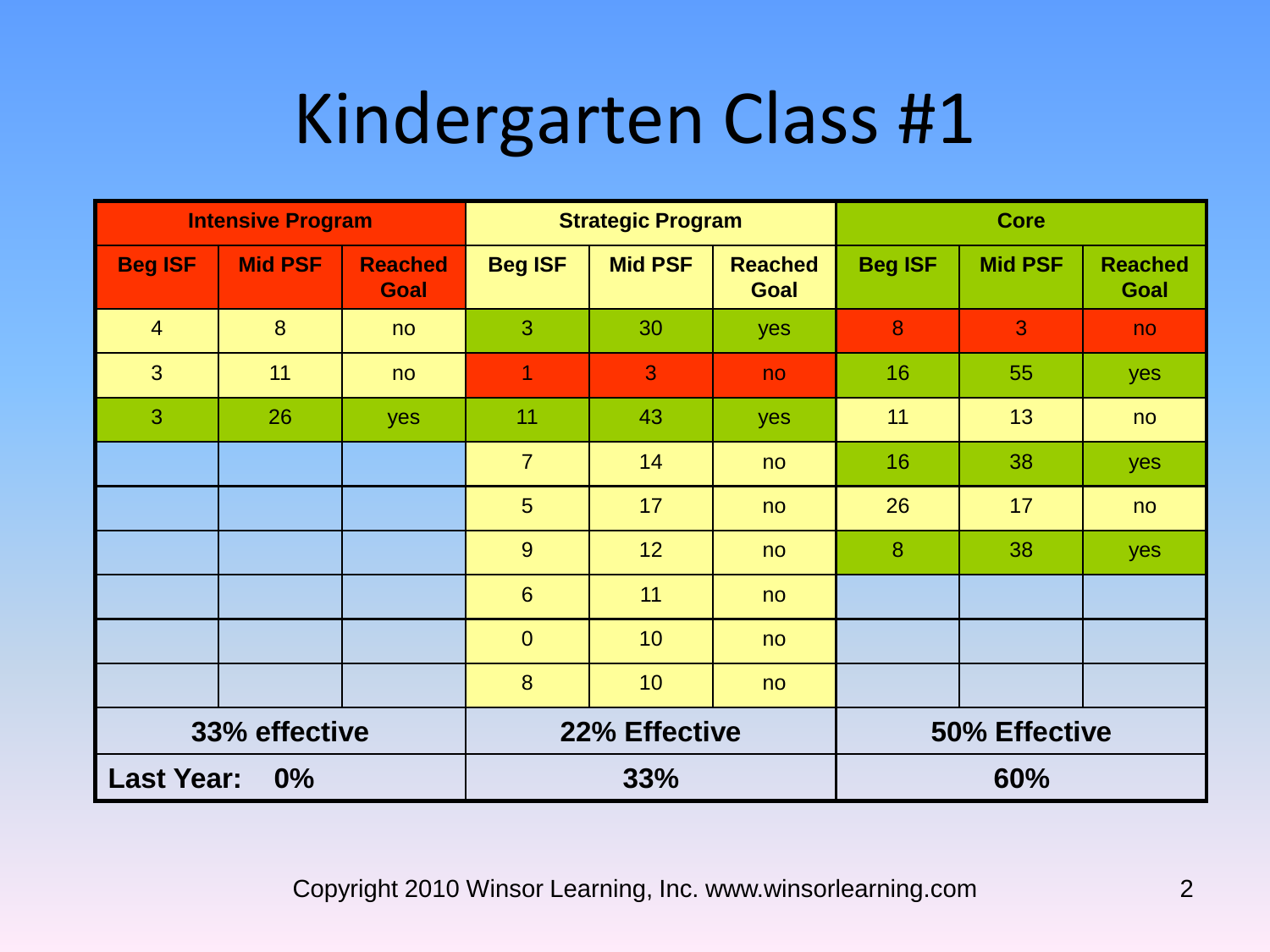| <b>Intensive Program</b> |                |                        |                 | <b>Strategic Program</b> |                               | <b>Core</b>    |                |                        |
|--------------------------|----------------|------------------------|-----------------|--------------------------|-------------------------------|----------------|----------------|------------------------|
| <b>Beg ISF</b>           | <b>Mid PSF</b> | <b>Reached</b><br>Goal | <b>Beg ISF</b>  | <b>Mid PSF</b>           | <b>Reached</b><br><b>Goal</b> | <b>Beg ISF</b> | <b>Mid PSF</b> | <b>Reached</b><br>Goal |
| 3                        | 15             | <b>No</b>              | $\overline{7}$  | 22                       | <b>Yes</b>                    | 26             | 51             | <b>Yes</b>             |
| $\overline{4}$           | 31             | <b>Yes</b>             | 12 <sub>2</sub> | 43                       | <b>Yes</b>                    | 16             | 50             | <b>Yes</b>             |
| 1                        | 27             | <b>Yes</b>             | $\mathbf{0}$    | 20                       | <b>Yes</b>                    | 21             | 57             | <b>Yes</b>             |
| $\overline{0}$           | 13             | <b>No</b>              | 13              | 22                       | <b>Yes</b>                    | 13             | 45             | <b>Yes</b>             |
|                          |                |                        | $\overline{5}$  | 40                       | <b>Yes</b>                    | 9              | 39             | <b>Yes</b>             |
|                          |                |                        | 10              | 31                       | <b>Yes</b>                    | 21             | 46             | <b>Yes</b>             |
|                          |                |                        | $\overline{7}$  | 39                       | <b>Yes</b>                    |                |                |                        |
|                          |                |                        | 9               | 30                       | <b>Yes</b>                    |                |                |                        |
|                          |                |                        |                 |                          |                               |                |                |                        |
| 50% effective            |                |                        |                 | 100% Effective           |                               | 100% Effective |                |                        |
| <b>Last Year:</b><br>0%  |                |                        |                 | 33%                      |                               |                | 50%            |                        |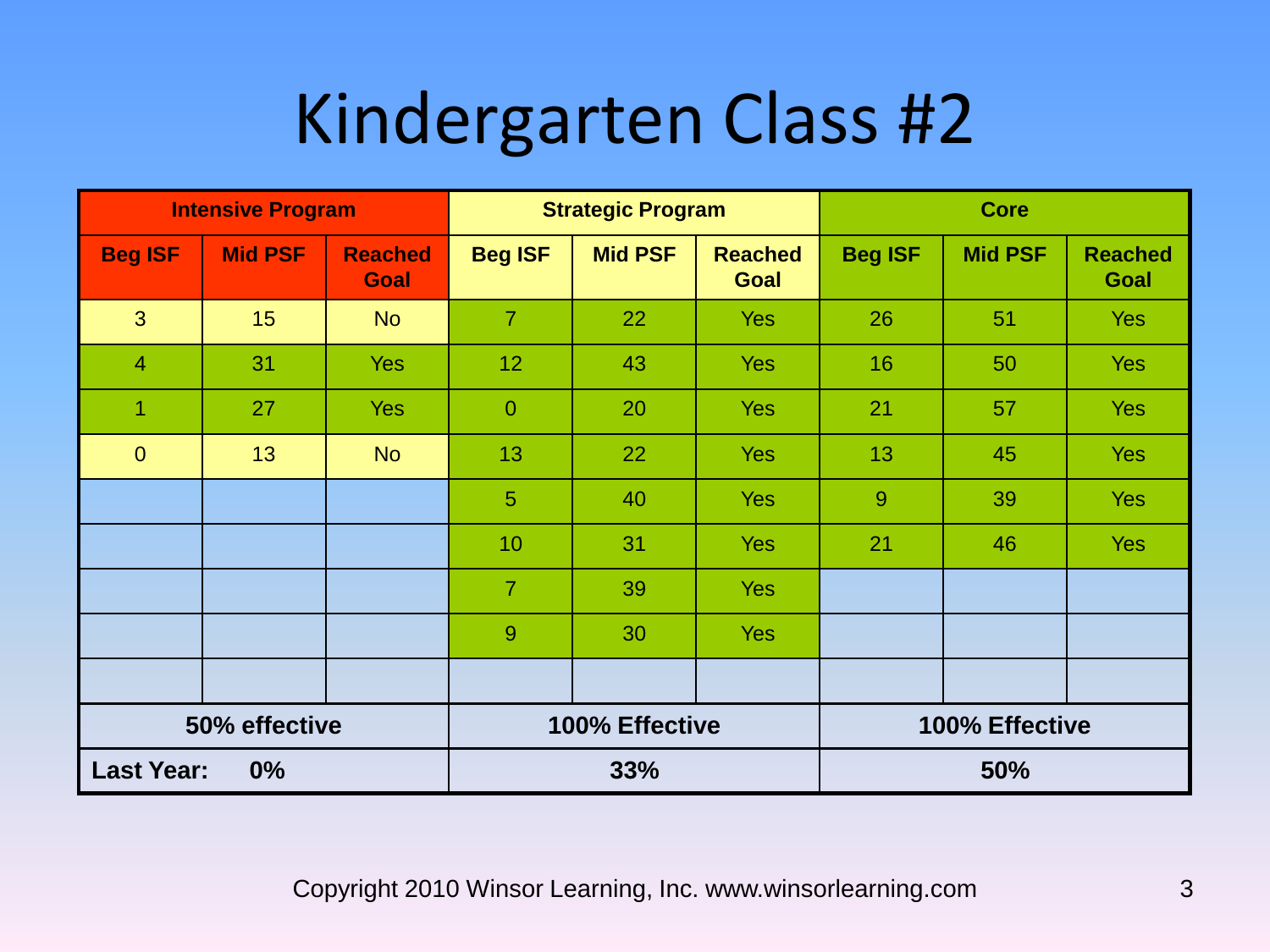| <b>Intensive Program</b> |                |                        |                | <b>Strategic Program</b> |                               | <b>Core</b>    |                |                        |
|--------------------------|----------------|------------------------|----------------|--------------------------|-------------------------------|----------------|----------------|------------------------|
| <b>Beg ISF</b>           | <b>Mid PSF</b> | <b>Reached</b><br>Goal | <b>Beg ISF</b> | <b>Mid PSF</b>           | <b>Reached</b><br><b>Goal</b> | <b>Beg ISF</b> | <b>Mid PSF</b> | <b>Reached</b><br>Goal |
| $\overline{4}$           | 5 <sup>5</sup> | <b>No</b>              | $\overline{4}$ | 23                       | <b>Yes</b>                    | 9              | 39             | <b>Yes</b>             |
| $\overline{1}$           | $\overline{4}$ | <b>No</b>              | $\mathbf 1$    | 8                        | <b>No</b>                     | 30             | 38             | <b>Yes</b>             |
| $\overline{\mathbf{4}}$  | 5              | <b>No</b>              | 22             | 48                       | <b>Yes</b>                    | 18             | 24             | <b>Yes</b>             |
| $5\phantom{.}$           | 28             | <b>Yes</b>             | 8              | 5                        | <b>No</b>                     | 18             | 47             | <b>Yes</b>             |
| $\overline{7}$           | 48             | <b>Yes</b>             | $\theta$       | 36                       | <b>Yes</b>                    | 17             | 47             | <b>Yes</b>             |
| $\mathbf{0}$             | 10             | <b>No</b>              |                |                          |                               | 9              | 43             | <b>Yes</b>             |
|                          |                |                        |                |                          |                               |                |                |                        |
|                          |                |                        |                |                          |                               |                |                |                        |
|                          |                |                        |                |                          |                               |                |                |                        |
| 33% effective            |                |                        |                | 60% Effective            |                               | 100% Effective |                |                        |
| <b>Last Year:</b><br>0%  |                |                        |                | 0%                       |                               |                | 44%            |                        |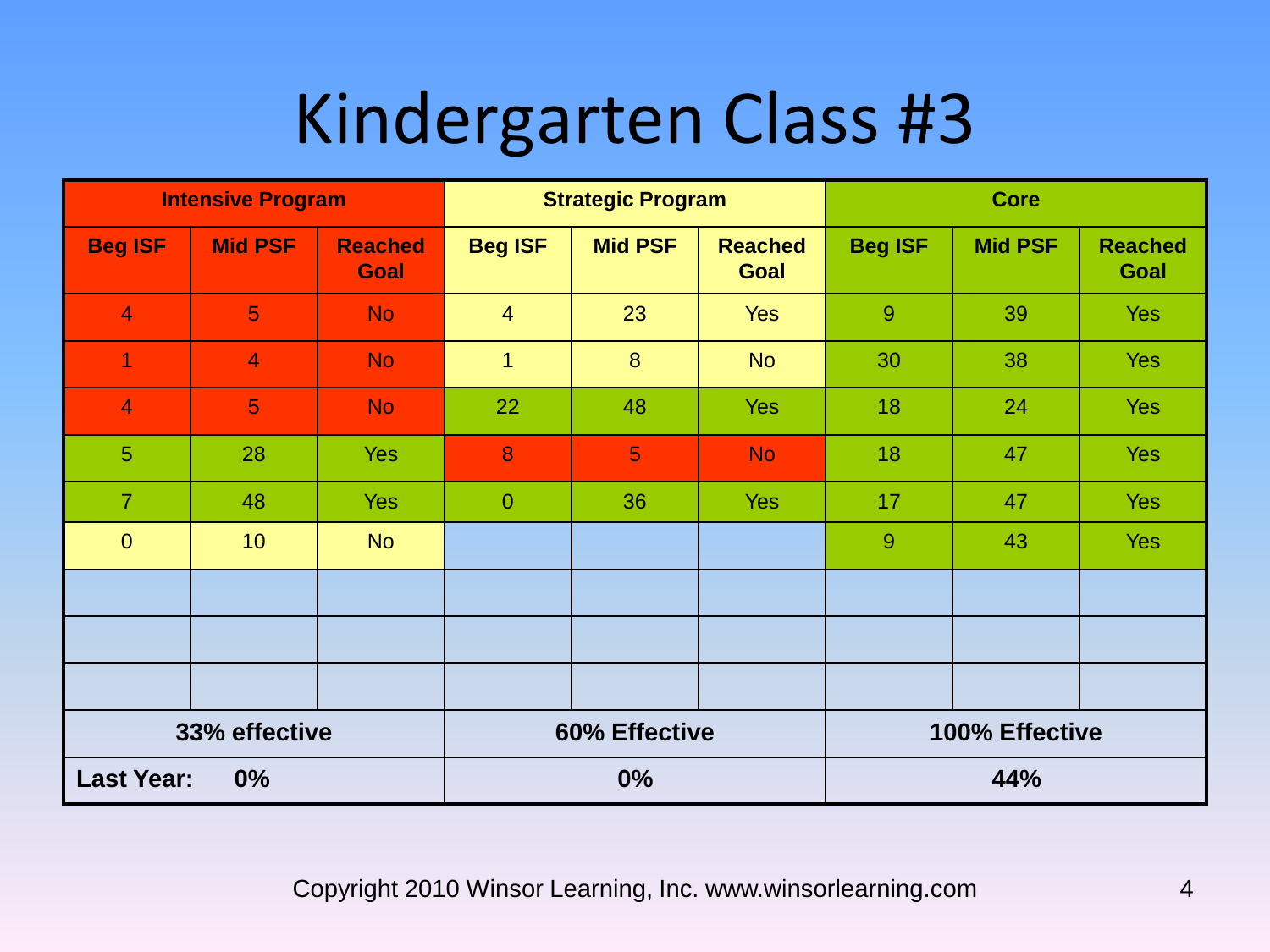| <b>Intensive Program</b> |                |                        |                 | <b>Strategic Program</b> |                        |                | <b>Core</b>    |                        |  |
|--------------------------|----------------|------------------------|-----------------|--------------------------|------------------------|----------------|----------------|------------------------|--|
| <b>Beg ISF</b>           | <b>Mid PSF</b> | <b>Reached</b><br>Goal | <b>Beg ISF</b>  | <b>Mid PSF</b>           | <b>Reached</b><br>Goal | <b>Beg ISF</b> | <b>Mid PSF</b> | <b>Reached</b><br>Goal |  |
| $\overline{2}$           | 13             | <b>No</b>              | $\overline{4}$  | 24                       | <b>Yes</b>             | 10             | 39             | <b>Yes</b>             |  |
| $\overline{2}$           | 24             | <b>Yes</b>             | $5\phantom{1}$  | 29                       | <b>Yes</b>             | 41             | 40             | <b>Yes</b>             |  |
| $5\phantom{.}$           | 8              | <b>No</b>              | $\overline{4}$  | 27                       | <b>Yes</b>             | 17             | 40             | Yes                    |  |
|                          |                |                        | 6               | 43                       | <b>Yes</b>             | 38             | 41             | <b>Yes</b>             |  |
|                          |                |                        | $\overline{4}$  | 37                       | <b>Yes</b>             | 9              | 32             | <b>Yes</b>             |  |
|                          |                |                        | $\overline{5}$  | 39                       | <b>Yes</b>             |                |                |                        |  |
|                          |                |                        | 14              | 21                       | <b>Yes</b>             |                |                |                        |  |
|                          |                |                        | $6\phantom{1}6$ | 8                        | <b>Yes</b>             |                |                |                        |  |
|                          |                |                        | $\overline{7}$  | 67                       | <b>Yes</b>             |                |                |                        |  |
|                          |                |                        | 14              | 33                       | <b>Yes</b>             |                |                |                        |  |
| 33% effective            |                |                        |                 | 100% Effective           |                        | 100% Effective |                |                        |  |
| <b>Last Year:</b><br>0%  |                |                        |                 | 33%                      |                        |                | 86%            |                        |  |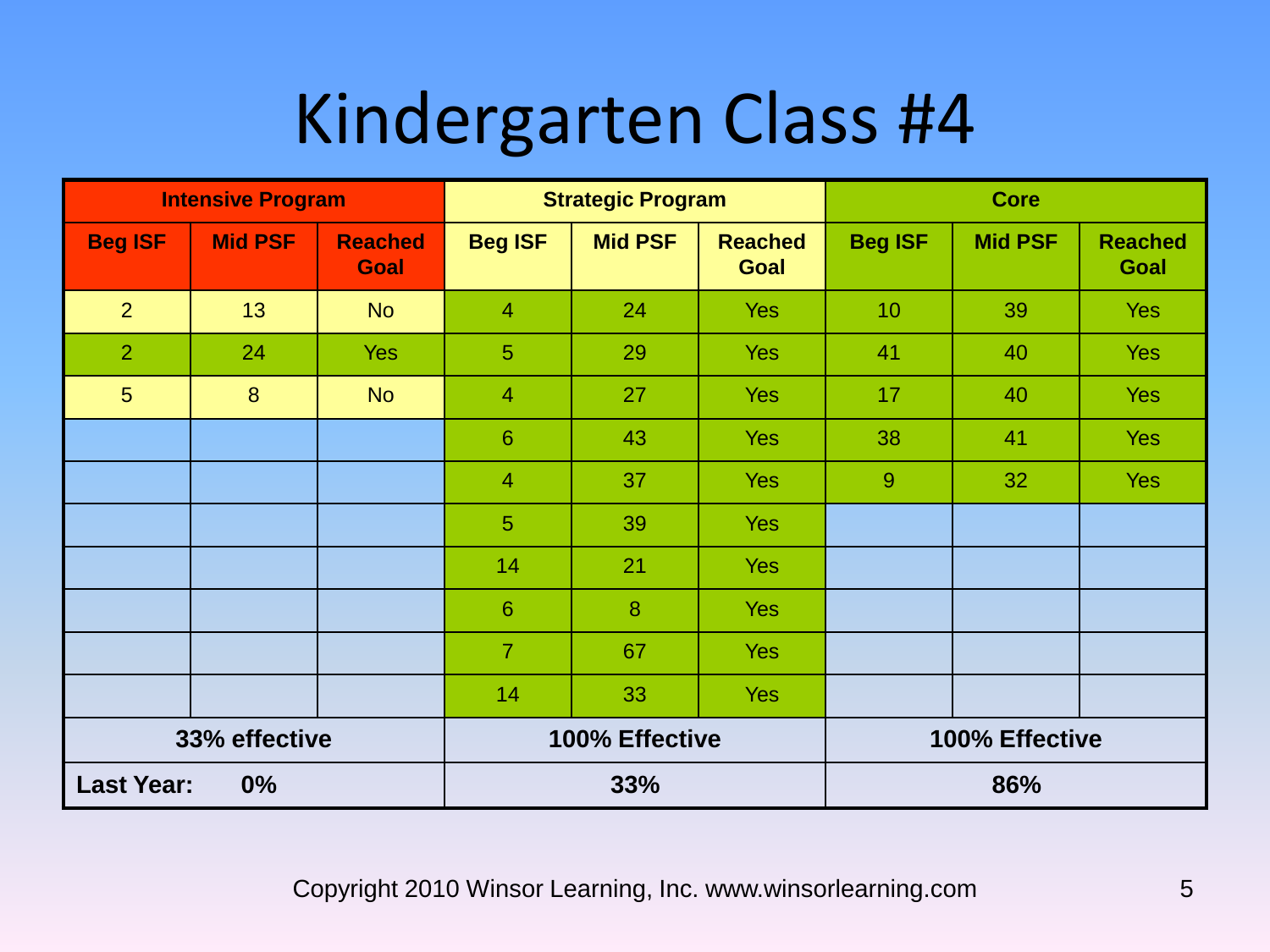| <b>Intensive Program</b> |                |                               | <b>Strategic Program</b> |                | <b>Core</b>                   |                |                |                        |
|--------------------------|----------------|-------------------------------|--------------------------|----------------|-------------------------------|----------------|----------------|------------------------|
| <b>Beg ISF</b>           | <b>Mid PSF</b> | <b>Reached</b><br><b>Goal</b> | <b>Beg ISF</b>           | <b>Mid PSF</b> | <b>Reached</b><br><b>Goal</b> | <b>Beg ISF</b> | <b>Mid PSF</b> | <b>Reached</b><br>Goal |
| $\overline{7}$           | 17             | <b>No</b>                     | $\theta$                 | 22             | <b>Yes</b>                    | 33             | 33             | <b>Yes</b>             |
| 5 <sup>5</sup>           | $\overline{1}$ | <b>No</b>                     | $\overline{9}$           | $\overline{0}$ | <b>No</b>                     | 20             | 29             | <b>Yes</b>             |
| $5\phantom{.}$           | 13             | <b>No</b>                     | $\overline{4}$           | 20             | <b>Yes</b>                    | 21             | 11             | <b>No</b>              |
| 3                        | 15             | <b>No</b>                     | $\overline{4}$           | $\overline{4}$ | <b>No</b>                     | 10             | 26             | <b>Yes</b>             |
|                          |                |                               | $6\phantom{1}6$          | 21             | <b>Yes</b>                    | 10             | 31             | <b>Yes</b>             |
|                          |                |                               | 17                       | 22             | <b>Yes</b>                    |                |                |                        |
|                          |                |                               | 12                       | 14             | <b>No</b>                     |                |                |                        |
|                          |                |                               |                          |                |                               |                |                |                        |
|                          |                |                               |                          |                |                               |                |                |                        |
|                          |                |                               |                          |                |                               |                |                |                        |
| 0% Effective             |                |                               | 57% Effective            |                |                               | 80% Effective  |                |                        |

No yearly comparative data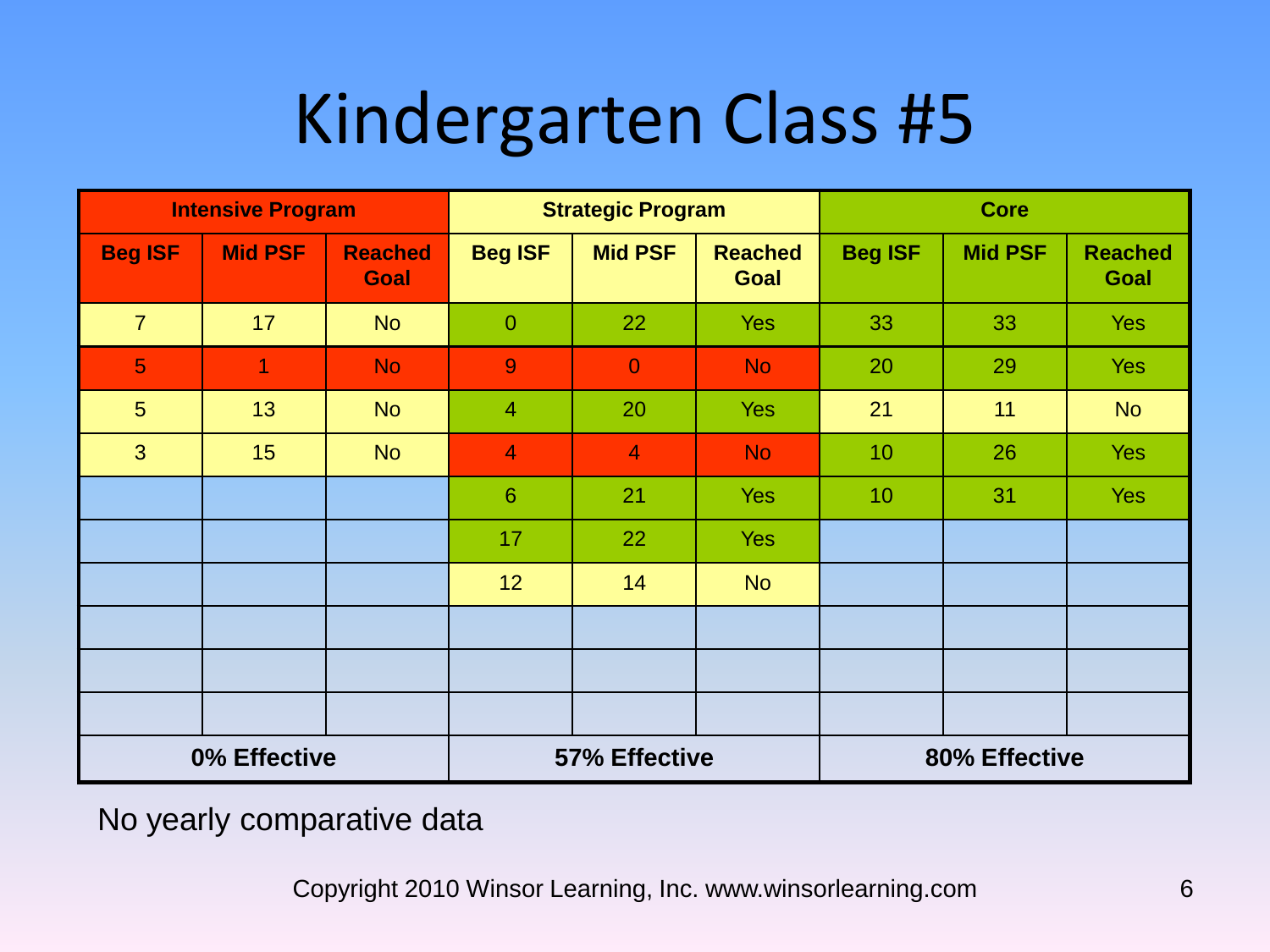### Kindergarten Totals: 87 Students

| <b>Intensive</b> |            |  | <b>Strategic</b> |            |       | <b>Benchmark</b> |            |  |
|------------------|------------|--|------------------|------------|-------|------------------|------------|--|
| <b>Beg</b>       | <b>Mid</b> |  | <b>Beg</b>       | <b>Mid</b> |       | <b>Beg</b>       | <b>Mid</b> |  |
| 20               | 9          |  | 39               | 22         |       | 28               | 56         |  |
| $-11$            |            |  | $-17$            |            | $+28$ |                  |            |  |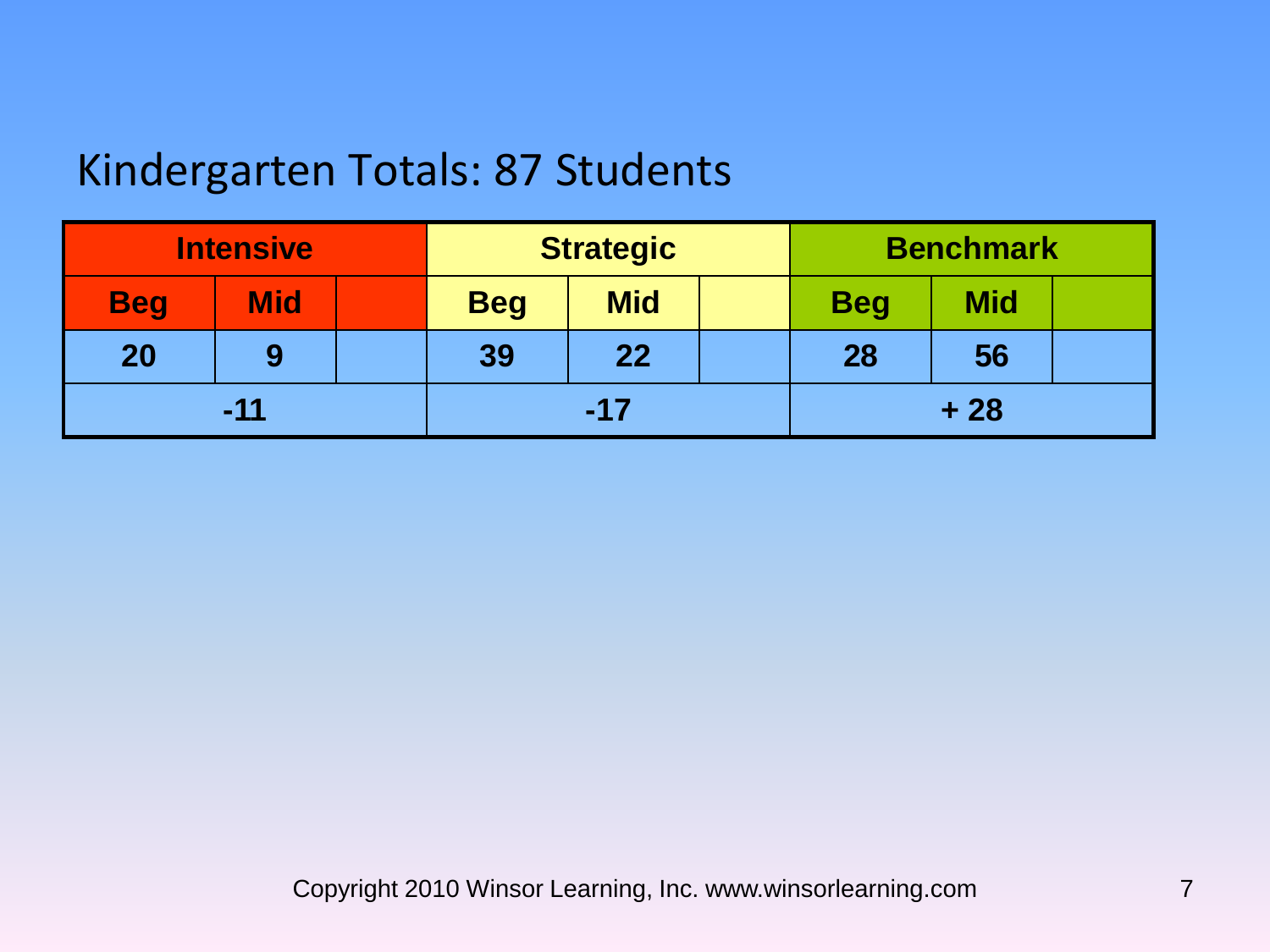### Kindergarten NWF

| <b>Mid Year</b>  | 2008 | 2009 |
|------------------|------|------|
| <b>Results</b>   |      |      |
| <b>Low Risk</b>  | 49   | 78   |
| <b>Some Risk</b> | 18   |      |
| <b>At Risk</b>   | 29   | 3    |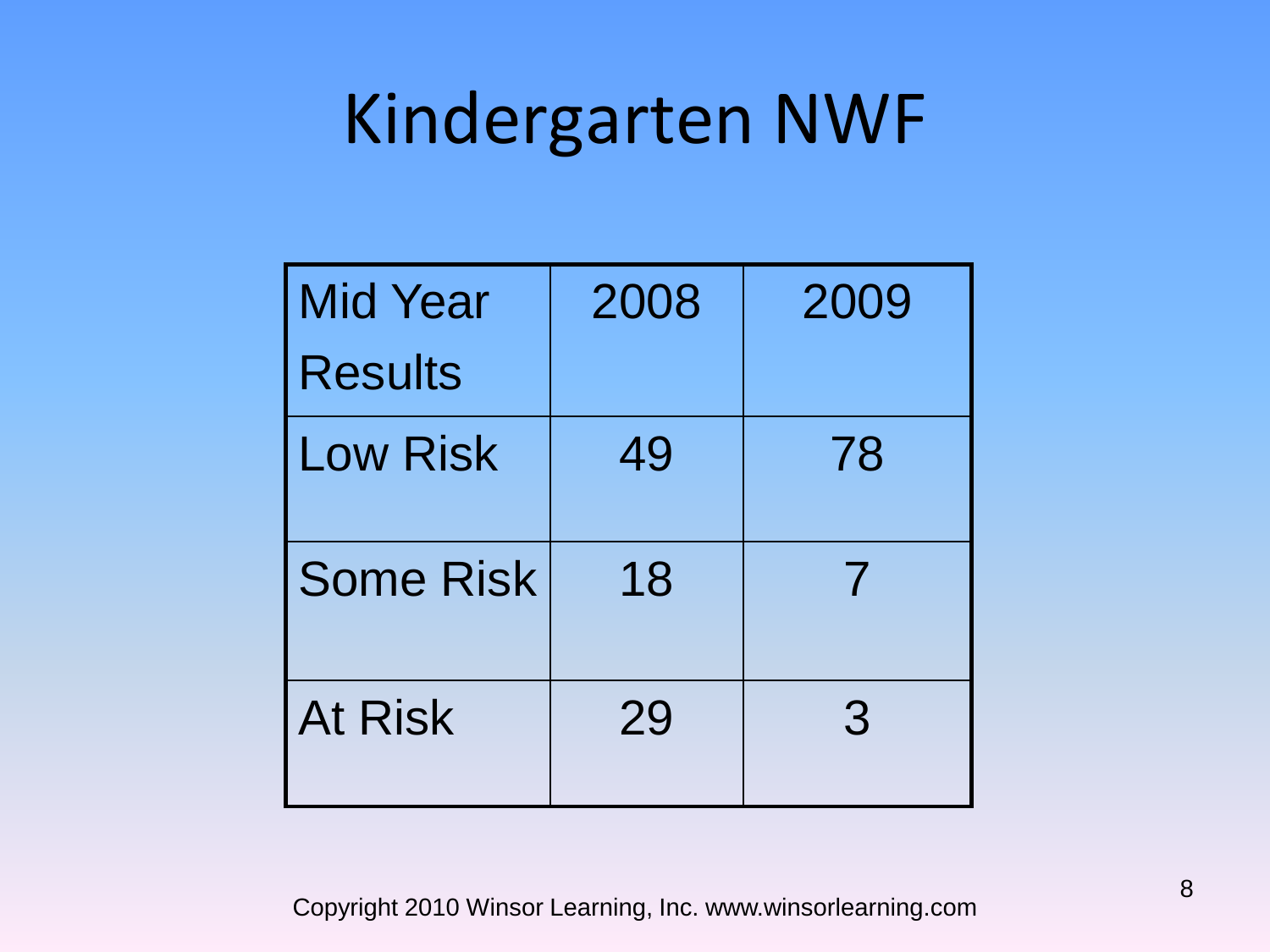### Kindergarten

#### **Data Driven Instruction Implemented 2008-2009**

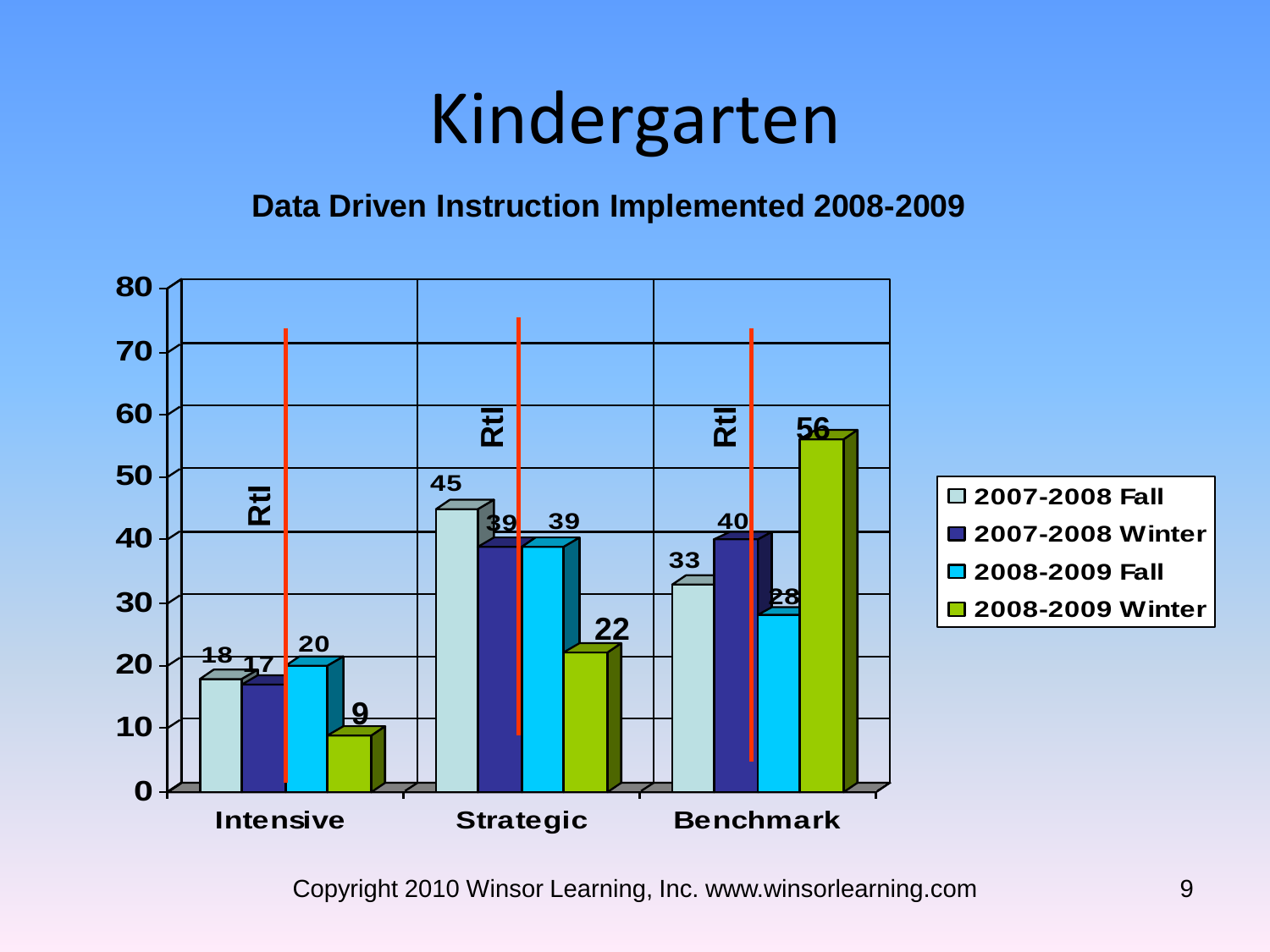### Cross Year Box Plot